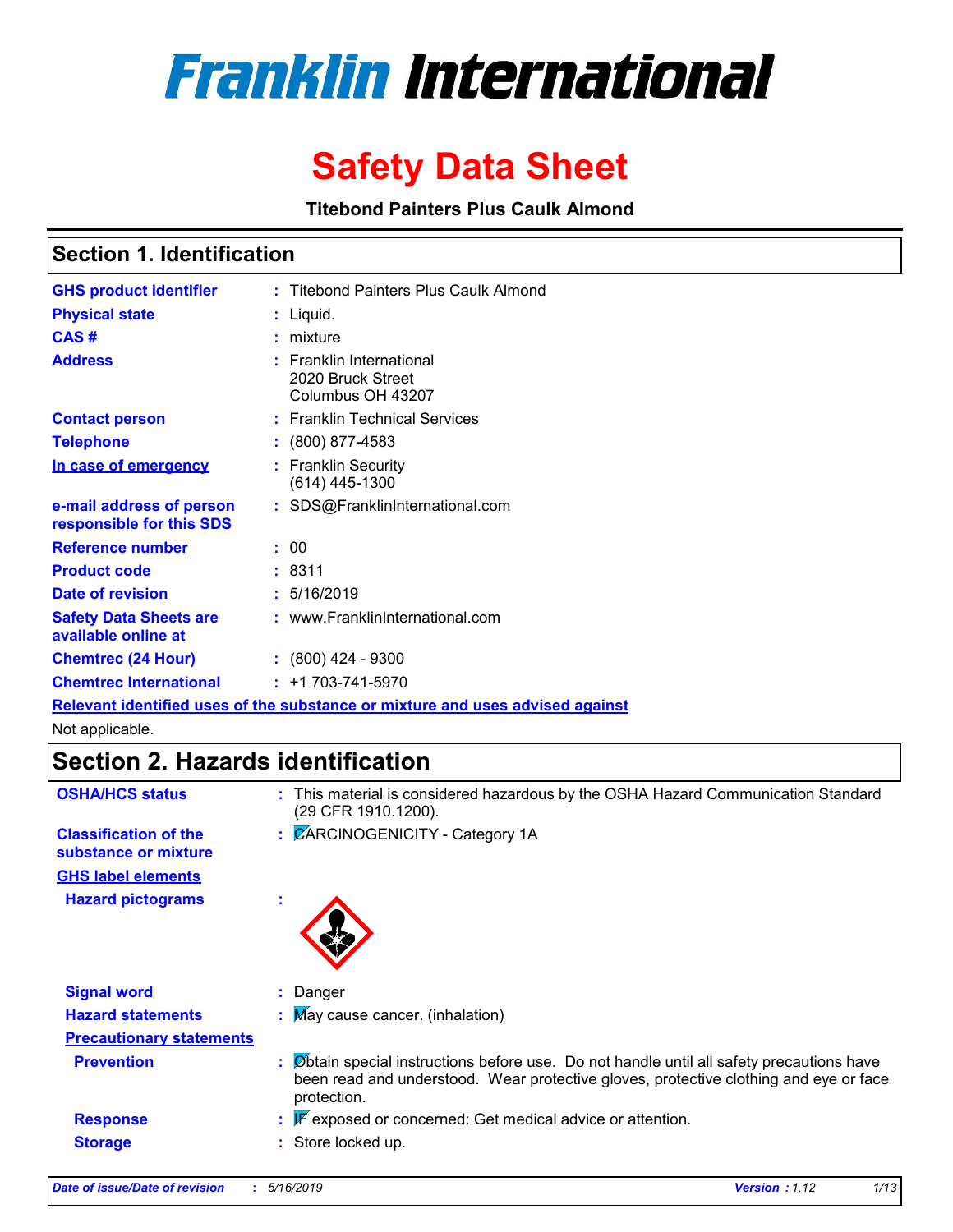# **Section 2. Hazards identification**

| <b>Disposal</b>                              | : Dispose of contents and container in accordance with all local, regional, national and<br>international regulations. |
|----------------------------------------------|------------------------------------------------------------------------------------------------------------------------|
| <b>Supplemental label</b><br><b>elements</b> | : Avoid contact with skin and clothing. Wash thoroughly after handling.                                                |
| <b>Hazards not otherwise</b><br>classified   | : Prolonged or repeated contact may dry skin and cause irritation.                                                     |

# **Section 3. Composition/information on ingredients**

| Ingredient name | %   | <b>CAS number</b> |
|-----------------|-----|-------------------|
| ethanediol      | ≤3  | 107-21-1          |
| acetaldehyde    | l≤1 | 75-07-0           |
| vinyl acetate   | '≥ا | 108-05-4          |

Any concentration shown as a range is to protect confidentiality or is due to batch variation.

**There are no additional ingredients present which, within the current knowledge of the supplier and in the concentrations applicable, are classified as hazardous to health or the environment and hence require reporting in this section.**

**Occupational exposure limits, if available, are listed in Section 8.**

### **Section 4. First aid measures**

#### **Description of necessary first aid measures**

| <b>Eye contact</b>                                 | : Immediately flush eyes with plenty of water, occasionally lifting the upper and lower<br>eyelids. Check for and remove any contact lenses. Continue to rinse for at least 10<br>minutes. Get medical attention.                                                                                                                                                                                                                                                                                                                                                                                                                                                                                                                                                         |
|----------------------------------------------------|---------------------------------------------------------------------------------------------------------------------------------------------------------------------------------------------------------------------------------------------------------------------------------------------------------------------------------------------------------------------------------------------------------------------------------------------------------------------------------------------------------------------------------------------------------------------------------------------------------------------------------------------------------------------------------------------------------------------------------------------------------------------------|
| <b>Inhalation</b>                                  | : Remove victim to fresh air and keep at rest in a position comfortable for breathing. If it<br>is suspected that fumes are still present, the rescuer should wear an appropriate mask<br>or self-contained breathing apparatus. If not breathing, if breathing is irregular or if<br>respiratory arrest occurs, provide artificial respiration or oxygen by trained personnel. It<br>may be dangerous to the person providing aid to give mouth-to-mouth resuscitation.<br>Get medical attention. If unconscious, place in recovery position and get medical<br>attention immediately. Maintain an open airway. Loosen tight clothing such as a collar,<br>tie, belt or waistband.                                                                                       |
| <b>Skin contact</b>                                | : Wash skin thoroughly with soap and water or use recognized skin cleanser. Remove<br>contaminated clothing and shoes. Wash contaminated clothing thoroughly with water<br>before removing it, or wear gloves. Continue to rinse for at least 10 minutes. Get<br>medical attention. Wash clothing before reuse. Clean shoes thoroughly before reuse.                                                                                                                                                                                                                                                                                                                                                                                                                      |
| <b>Ingestion</b>                                   | : Wash out mouth with water. Remove dentures if any. Remove victim to fresh air and<br>keep at rest in a position comfortable for breathing. If material has been swallowed and<br>the exposed person is conscious, give small quantities of water to drink. Stop if the<br>exposed person feels sick as vomiting may be dangerous. Do not induce vomiting<br>unless directed to do so by medical personnel. If vomiting occurs, the head should be<br>kept low so that vomit does not enter the lungs. Get medical attention. Never give<br>anything by mouth to an unconscious person. If unconscious, place in recovery position<br>and get medical attention immediately. Maintain an open airway. Loosen tight clothing<br>such as a collar, tie, belt or waistband. |
| Most important symptoms/effects, acute and delayed |                                                                                                                                                                                                                                                                                                                                                                                                                                                                                                                                                                                                                                                                                                                                                                           |
| <b>Potential acute health effects</b>              |                                                                                                                                                                                                                                                                                                                                                                                                                                                                                                                                                                                                                                                                                                                                                                           |
| <b>Eye contact</b>                                 | : This product may irritate eyes upon contact.                                                                                                                                                                                                                                                                                                                                                                                                                                                                                                                                                                                                                                                                                                                            |
| <b>Inhalation</b>                                  | : No known significant effects or critical hazards.                                                                                                                                                                                                                                                                                                                                                                                                                                                                                                                                                                                                                                                                                                                       |
| <b>Skin contact</b>                                | : Defatting to the skin. May cause skin dryness and irritation.                                                                                                                                                                                                                                                                                                                                                                                                                                                                                                                                                                                                                                                                                                           |

**Ingestion :** No known significant effects or critical hazards.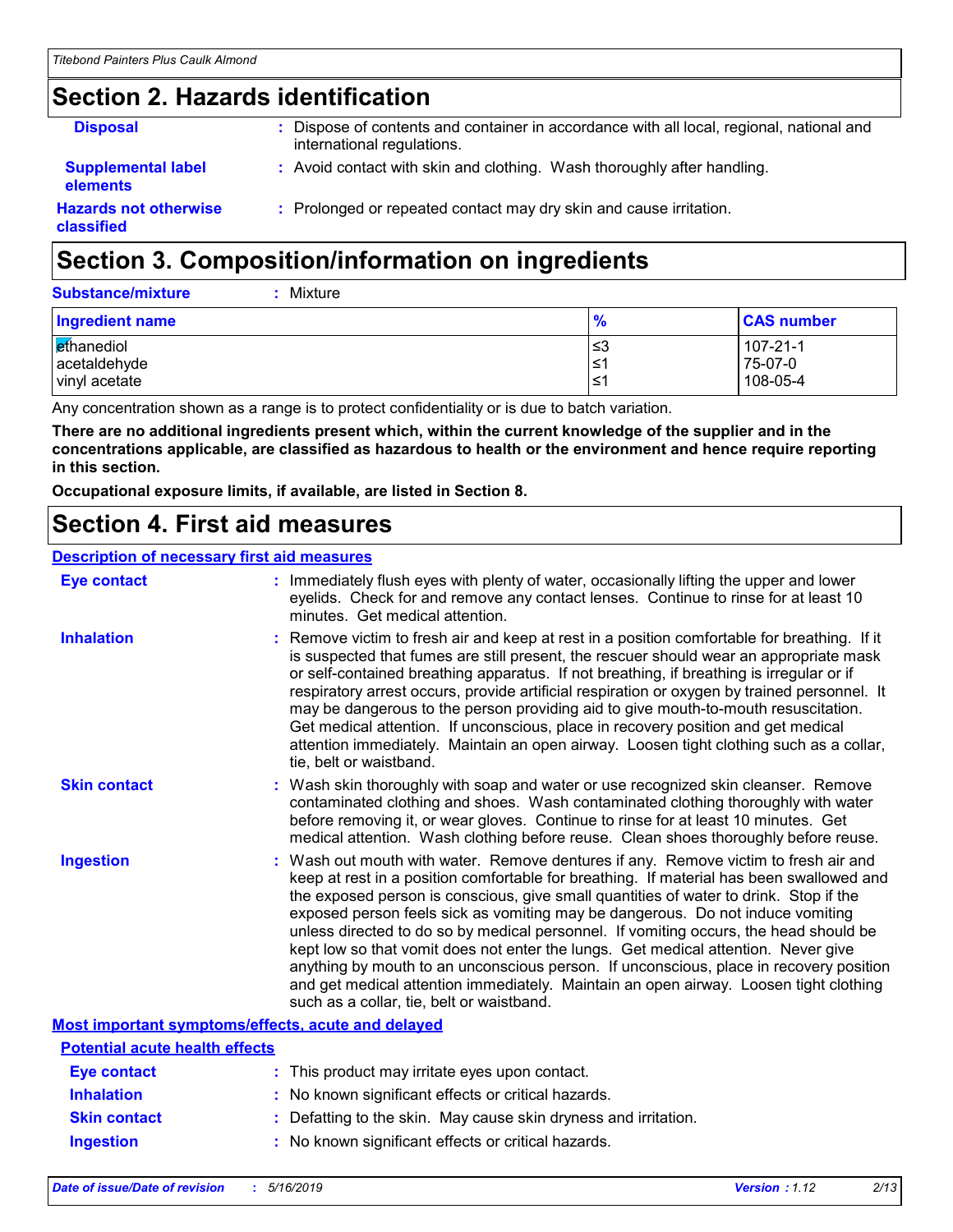# **Section 4. First aid measures**

| <b>Over-exposure signs/symptoms</b> |                                                                                                                                                                                                                                                                                                                                                                                                                 |
|-------------------------------------|-----------------------------------------------------------------------------------------------------------------------------------------------------------------------------------------------------------------------------------------------------------------------------------------------------------------------------------------------------------------------------------------------------------------|
| <b>Eye contact</b>                  | : No specific data.                                                                                                                                                                                                                                                                                                                                                                                             |
| <b>Inhalation</b>                   | : No specific data.                                                                                                                                                                                                                                                                                                                                                                                             |
| <b>Skin contact</b>                 | : Adverse symptoms may include the following:<br>irritation<br>dryness<br>cracking                                                                                                                                                                                                                                                                                                                              |
| <b>Ingestion</b>                    | : No specific data.                                                                                                                                                                                                                                                                                                                                                                                             |
|                                     | Indication of immediate medical attention and special treatment needed, if necessary                                                                                                                                                                                                                                                                                                                            |
| <b>Notes to physician</b>           | : Treat symptomatically. Contact poison treatment specialist immediately if large<br>quantities have been ingested or inhaled.                                                                                                                                                                                                                                                                                  |
| <b>Specific treatments</b>          | : No specific treatment.                                                                                                                                                                                                                                                                                                                                                                                        |
| <b>Protection of first-aiders</b>   | : No action shall be taken involving any personal risk or without suitable training. If it is<br>suspected that fumes are still present, the rescuer should wear an appropriate mask or<br>self-contained breathing apparatus. It may be dangerous to the person providing aid to<br>give mouth-to-mouth resuscitation. Wash contaminated clothing thoroughly with water<br>before removing it, or wear gloves. |

**See toxicological information (Section 11)**

### **Section 5. Fire-fighting measures**

| <b>Extinguishing media</b>                               |                                                                                                                                                                                                     |
|----------------------------------------------------------|-----------------------------------------------------------------------------------------------------------------------------------------------------------------------------------------------------|
| <b>Suitable extinguishing</b><br>media                   | : Use an extinguishing agent suitable for the surrounding fire.                                                                                                                                     |
| Unsuitable extinguishing<br>media                        | : None known.                                                                                                                                                                                       |
| <b>Specific hazards arising</b><br>from the chemical     | : In a fire or if heated, a pressure increase will occur and the container may burst.                                                                                                               |
| <b>Hazardous thermal</b><br>decomposition products       | Decomposition products may include the following materials:<br>carbon dioxide<br>carbon monoxide                                                                                                    |
| <b>Special protective actions</b><br>for fire-fighters   | : Promptly isolate the scene by removing all persons from the vicinity of the incident if<br>there is a fire. No action shall be taken involving any personal risk or without suitable<br>training. |
| <b>Special protective</b><br>equipment for fire-fighters | : Fire-fighters should wear appropriate protective equipment and self-contained breathing<br>apparatus (SCBA) with a full face-piece operated in positive pressure mode.                            |

### **Section 6. Accidental release measures**

#### **Personal precautions, protective equipment and emergency procedures**

| For non-emergency<br>personnel   | : No action shall be taken involving any personal risk or without suitable training.<br>Evacuate surrounding areas. Keep unnecessary and unprotected personnel from<br>entering. Do not touch or walk through spilled material. Avoid breathing vapor or mist.<br>Provide adequate ventilation. Wear appropriate respirator when ventilation is<br>inadequate. Put on appropriate personal protective equipment. |
|----------------------------------|------------------------------------------------------------------------------------------------------------------------------------------------------------------------------------------------------------------------------------------------------------------------------------------------------------------------------------------------------------------------------------------------------------------|
| For emergency responders         | : If specialized clothing is required to deal with the spillage, take note of any information in<br>Section 8 on suitable and unsuitable materials. See also the information in "For non-<br>emergency personnel".                                                                                                                                                                                               |
| <b>Environmental precautions</b> | : Avoid dispersal of spilled material and runoff and contact with soil, waterways, drains<br>and sewers. Inform the relevant authorities if the product has caused environmental<br>pollution (sewers, waterways, soil or air).                                                                                                                                                                                  |
|                                  |                                                                                                                                                                                                                                                                                                                                                                                                                  |

**Methods and materials for containment and cleaning up**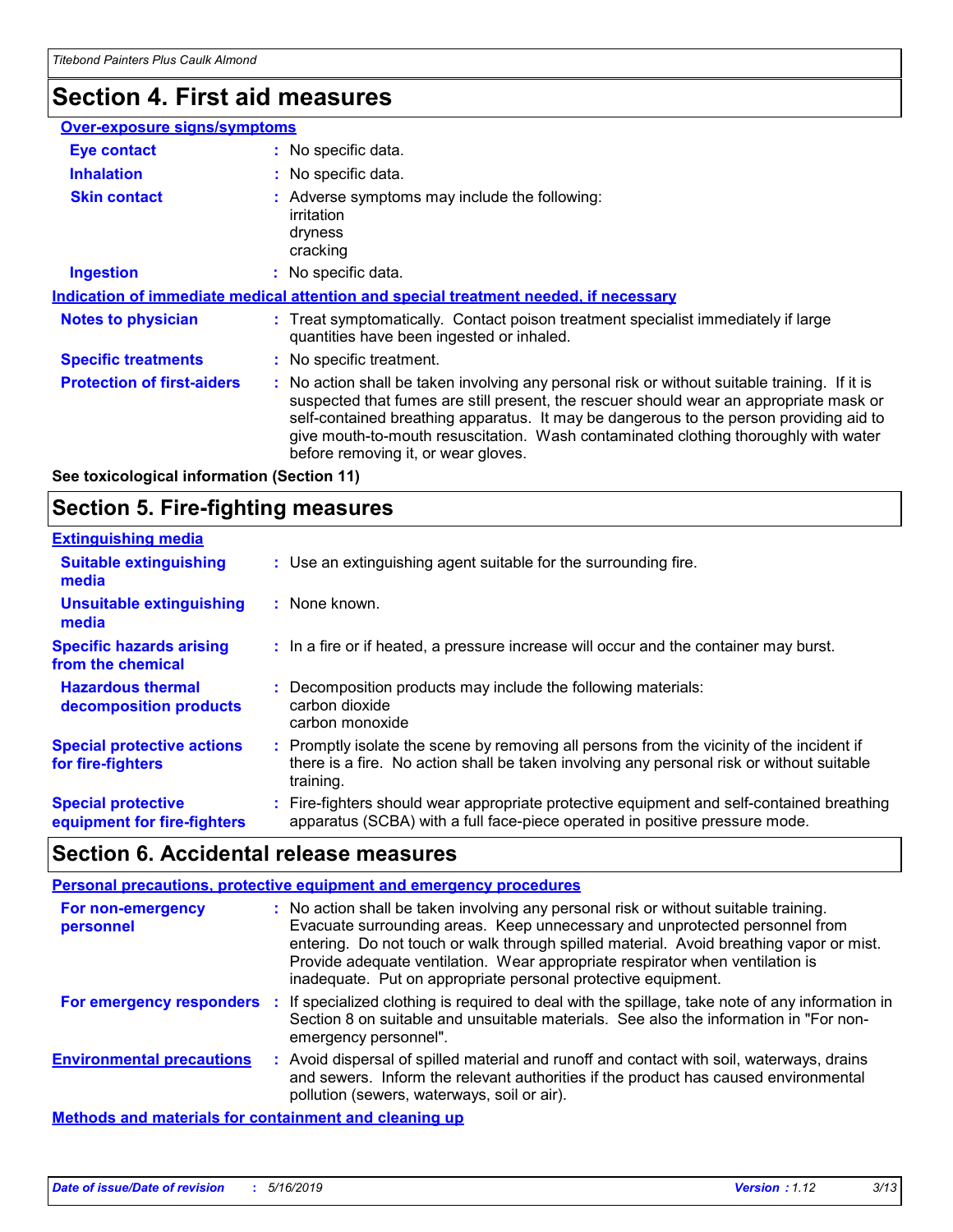#### **Section 6. Accidental release measures**

| <b>Small spill</b> | : Stop leak if without risk. Move containers from spill area. Dilute with water and mop up<br>if water-soluble. Alternatively, or if water-insoluble, absorb with an inert dry material and<br>place in an appropriate waste disposal container. Dispose of via a licensed waste<br>disposal contractor.                                                                                                                                                                                                                                                                                                                                                                                                     |
|--------------------|--------------------------------------------------------------------------------------------------------------------------------------------------------------------------------------------------------------------------------------------------------------------------------------------------------------------------------------------------------------------------------------------------------------------------------------------------------------------------------------------------------------------------------------------------------------------------------------------------------------------------------------------------------------------------------------------------------------|
| <b>Large spill</b> | : Stop leak if without risk. Move containers from spill area. Approach release from<br>upwind. Prevent entry into sewers, water courses, basements or confined areas. Wash<br>spillages into an effluent treatment plant or proceed as follows. Contain and collect<br>spillage with non-combustible, absorbent material e.g. sand, earth, vermiculite or<br>diatomaceous earth and place in container for disposal according to local regulations<br>(see Section 13). Dispose of via a licensed waste disposal contractor. Contaminated<br>absorbent material may pose the same hazard as the spilled product. Note: see<br>Section 1 for emergency contact information and Section 13 for waste disposal. |

### **Section 7. Handling and storage**

#### **Advice on general occupational hygiene Conditions for safe storage, including any incompatibilities** Eating, drinking and smoking should be prohibited in areas where this material is **:** handled, stored and processed. Workers should wash hands and face before eating, drinking and smoking. Remove contaminated clothing and protective equipment before entering eating areas. See also Section 8 for additional information on hygiene measures. Do not store below the following temperature: 4.4444°C (40°F). Store in accordance **:** with local regulations. Store in original container protected from direct sunlight in a dry, cool and well-ventilated area, away from incompatible materials (see Section 10) and food and drink. Store locked up. Keep container tightly closed and sealed until ready for use. Containers that have been opened must be carefully resealed and kept upright to prevent leakage. Do not store in unlabeled containers. Use appropriate containment to avoid environmental contamination. See Section 10 for incompatible materials before handling or use. **Protective measures** : Put on appropriate personal protective equipment (see Section 8). Avoid exposure obtain special instructions before use. Do not handle until all safety precautions have been read and understood. Do not get in eyes or on skin or clothing. Do not ingest. Avoid breathing vapor or mist. If during normal use the material presents a respiratory hazard, use only with adequate ventilation or wear appropriate respirator. Keep in the original container or an approved alternative made from a compatible material, kept tightly closed when not in use. Empty containers retain product residue and can be hazardous. Do not reuse container. **Precautions for safe handling**

### **Section 8. Exposure controls/personal protection**

#### **Control parameters**

#### **Occupational exposure limits**

| <b>Ingredient name</b> | <b>Exposure limits</b>                                                         |
|------------------------|--------------------------------------------------------------------------------|
| Ethanediol             | OSHA PEL 1989 (United States, 3/1989).                                         |
|                        | CEIL: 50 ppm                                                                   |
|                        | CEIL: 125 mg/m <sup>3</sup>                                                    |
|                        | ACGIH TLV (United States, 3/2020).                                             |
|                        | STEL: 10 mg/m <sup>3</sup> 15 minutes. Form: Inhalable fraction. Aerosol only. |
|                        | STEL: 50 ppm 15 minutes. Form: Vapor fraction                                  |
|                        | TWA: 25 ppm 8 hours. Form: Vapor fraction                                      |
| acetaldehyde           | ACGIH TLV (United States, 3/2020).                                             |
|                        | $C: 25$ ppm                                                                    |
|                        | C: $45 \text{ mg/m}^3$                                                         |
|                        | OSHA PEL 1989 (United States, 3/1989).                                         |
|                        | TWA: 100 ppm 8 hours.                                                          |
|                        | TWA: $180 \text{ mg/m}^3$ 8 hours.                                             |
|                        | STEL: 150 ppm 15 minutes.                                                      |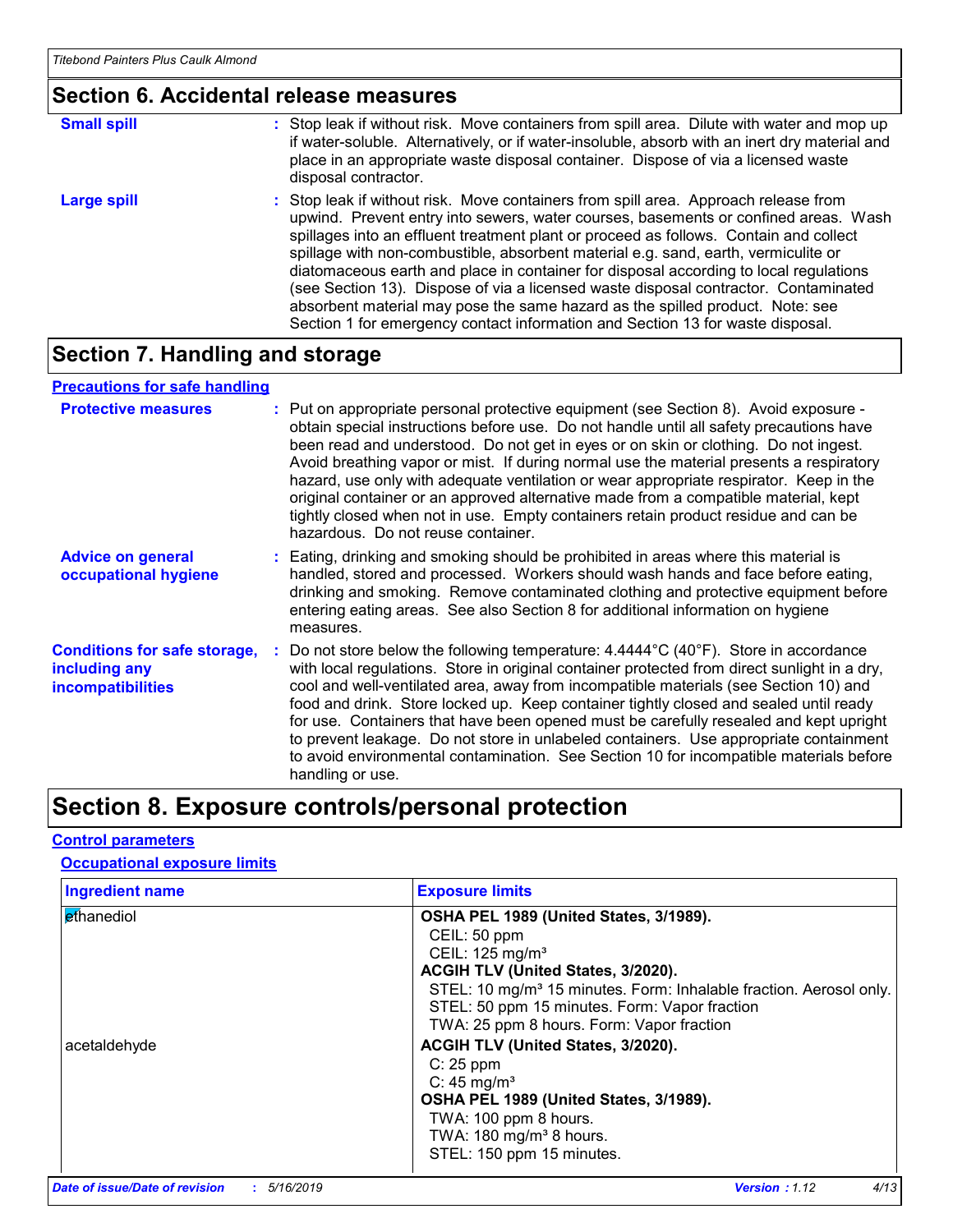# **Section 8. Exposure controls/personal protection**

| vinyl acetate                                     | STEL: 270 mg/m <sup>3</sup> 15 minutes.<br>OSHA PEL (United States, 5/2018).<br>TWA: 200 ppm 8 hours.<br>TWA: 360 mg/m <sup>3</sup> 8 hours.<br>ACGIH TLV (United States, 3/2020).<br>TWA: 10 ppm 8 hours.<br>TWA: 35 mg/m <sup>3</sup> 8 hours.<br>STEL: 15 ppm 15 minutes.<br>STEL: 53 mg/m <sup>3</sup> 15 minutes.<br>OSHA PEL 1989 (United States, 3/1989).<br>TWA: 10 ppm 8 hours.<br>TWA: 30 mg/m <sup>3</sup> 8 hours.<br>STEL: 20 ppm 15 minutes.<br>STEL: 60 mg/m <sup>3</sup> 15 minutes.<br>NIOSH REL (United States, 10/2016).<br>CEIL: 4 ppm 15 minutes.<br>CEIL: 15 mg/m <sup>3</sup> 15 minutes.     |  |
|---------------------------------------------------|----------------------------------------------------------------------------------------------------------------------------------------------------------------------------------------------------------------------------------------------------------------------------------------------------------------------------------------------------------------------------------------------------------------------------------------------------------------------------------------------------------------------------------------------------------------------------------------------------------------------|--|
| <b>Appropriate engineering</b><br><b>controls</b> | : If user operations generate dust, fumes, gas, vapor or mist, use process enclosures,<br>local exhaust ventilation or other engineering controls to keep worker exposure to<br>airborne contaminants below any recommended or statutory limits.                                                                                                                                                                                                                                                                                                                                                                     |  |
| <b>Environmental exposure</b><br>controls         | Emissions from ventilation or work process equipment should be checked to ensure<br>they comply with the requirements of environmental protection legislation. In some<br>cases, fume scrubbers, filters or engineering modifications to the process equipment<br>will be necessary to reduce emissions to acceptable levels.                                                                                                                                                                                                                                                                                        |  |
| <b>Individual protection measures</b>             |                                                                                                                                                                                                                                                                                                                                                                                                                                                                                                                                                                                                                      |  |
| <b>Hygiene measures</b>                           | : Wash hands, forearms and face thoroughly after handling chemical products, before<br>eating, smoking and using the lavatory and at the end of the working period.<br>Appropriate techniques should be used to remove potentially contaminated clothing.<br>Wash contaminated clothing before reusing. Ensure that eyewash stations and safety<br>showers are close to the workstation location.                                                                                                                                                                                                                    |  |
| <b>Eye/face protection</b>                        | Safety eyewear complying with an approved standard should be used when a risk<br>assessment indicates this is necessary to avoid exposure to liquid splashes, mists,<br>gases or dusts. If contact is possible, the following protection should be worn, unless<br>the assessment indicates a higher degree of protection: safety glasses with side-<br>shields.                                                                                                                                                                                                                                                     |  |
| <b>Skin protection</b>                            |                                                                                                                                                                                                                                                                                                                                                                                                                                                                                                                                                                                                                      |  |
| <b>Hand protection</b>                            | Chemical-resistant, impervious gloves complying with an approved standard should be<br>worn at all times when handling chemical products if a risk assessment indicates this is<br>necessary. Considering the parameters specified by the glove manufacturer, check<br>during use that the gloves are still retaining their protective properties. It should be<br>noted that the time to breakthrough for any glove material may be different for different<br>glove manufacturers. In the case of mixtures, consisting of several substances, the<br>protection time of the gloves cannot be accurately estimated. |  |
| <b>Body protection</b>                            | : Personal protective equipment for the body should be selected based on the task being<br>performed and the risks involved and should be approved by a specialist before<br>handling this product.                                                                                                                                                                                                                                                                                                                                                                                                                  |  |
| <b>Other skin protection</b>                      | : Appropriate footwear and any additional skin protection measures should be selected<br>based on the task being performed and the risks involved and should be approved by a<br>specialist before handling this product.                                                                                                                                                                                                                                                                                                                                                                                            |  |
| <b>Respiratory protection</b>                     | : Based on the hazard and potential for exposure, select a respirator that meets the<br>appropriate standard or certification. Respirators must be used according to a<br>respiratory protection program to ensure proper fitting, training, and other important<br>aspects of use.                                                                                                                                                                                                                                                                                                                                  |  |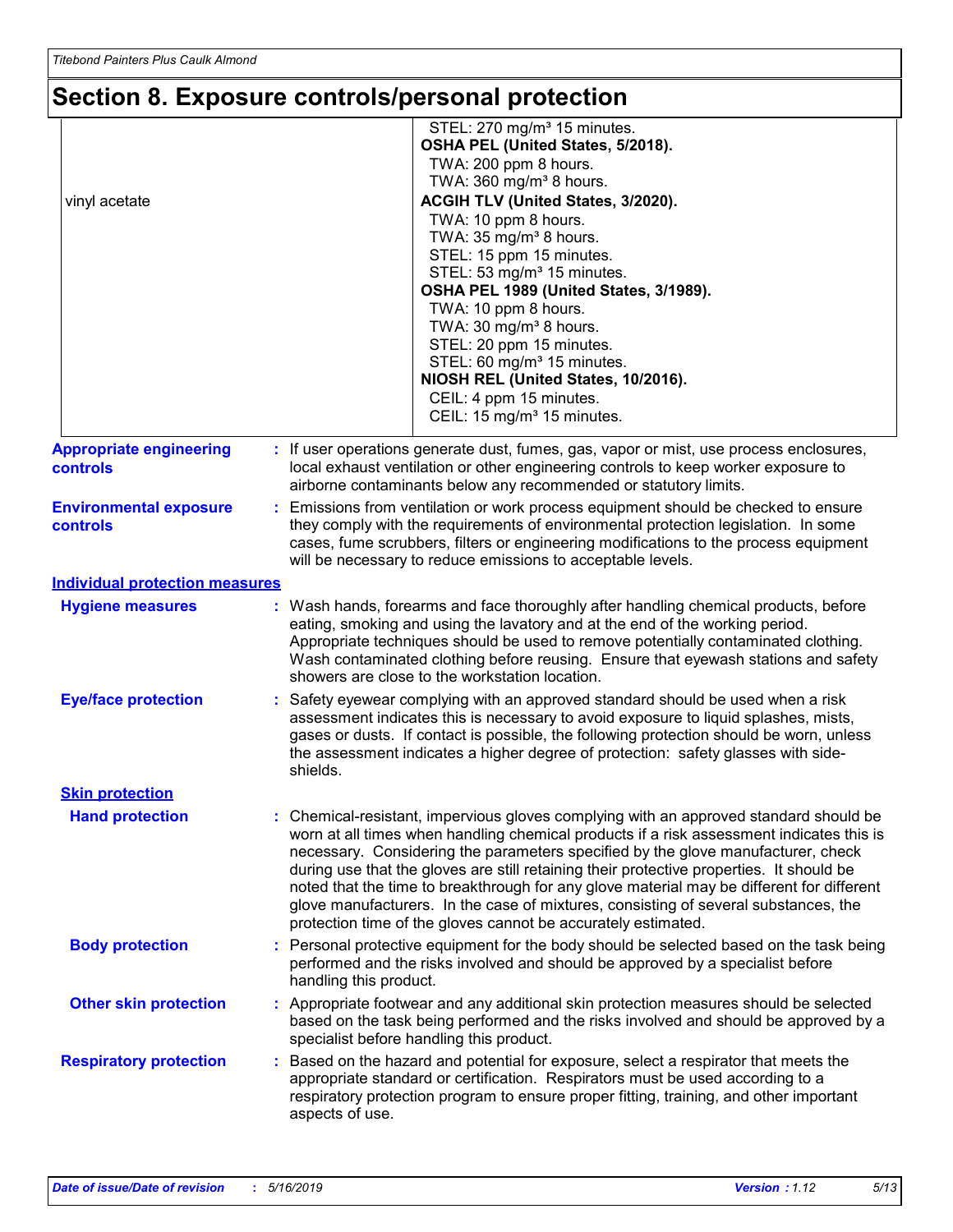### **Section 9. Physical and chemical properties**

#### **Appearance**

| <b>Physical state</b>                                  | : Liquid. [Paste.]                                                 |
|--------------------------------------------------------|--------------------------------------------------------------------|
| <b>Color</b>                                           | : Almond-like.                                                     |
| Odor                                                   | : Sweet. Acrylic.                                                  |
| <b>Odor threshold</b>                                  | : Not available.                                                   |
| pH                                                     | $: 7.5 \text{ to } 8.5$                                            |
| <b>Melting point</b>                                   | : < $0^{\circ}$ C (< $32^{\circ}$ F)                               |
| <b>Boiling point</b>                                   | : >93.333°C (>200°F)                                               |
| <b>Flash point</b>                                     | : Closed cup: $>93.3^{\circ}$ C ( $>199.9^{\circ}$ F) [Closed cup] |
| <b>Evaporation rate</b>                                | $:$ <1 (butyl acetate = 1)                                         |
| <b>Flammability (solid, gas)</b>                       | : Not available.                                                   |
| <b>Lower and upper explosive</b><br>(flammable) limits | : Not available.                                                   |
| <b>VOC (less water, less</b><br>exempt solvents)       | $: 50$ g/l                                                         |
| <b>Volatility</b>                                      | : 27 to 29% ( $v/v$ ), 16.9 to 17.2% ( $w/w$ )                     |
| <b>Vapor pressure</b>                                  | : 2.3 kPa (17.1 mm Hg) [room temperature]                          |
| <b>Vapor density</b>                                   | : $>1$ [Air = 1]                                                   |
| <b>Relative density</b>                                | : 1.68                                                             |
| <b>Solubility</b>                                      | Soluble in the following materials: cold water and hot water.      |
| <b>Solubility in water</b>                             | : Not available.                                                   |
| <b>Partition coefficient: n-</b><br>octanol/water      | : Not available.                                                   |
| <b>Auto-ignition temperature</b>                       | : Not available.                                                   |
| <b>Decomposition temperature</b>                       | : Not available.                                                   |
| <b>Viscosity</b>                                       | : Not available.                                                   |

### **Section 10. Stability and reactivity**

| <b>Reactivity</b>                            | : No specific test data related to reactivity available for this product or its ingredients.            |
|----------------------------------------------|---------------------------------------------------------------------------------------------------------|
| <b>Chemical stability</b>                    | : The product is stable.                                                                                |
| <b>Possibility of hazardous</b><br>reactions | : Under normal conditions of storage and use, hazardous reactions will not occur.                       |
| <b>Conditions to avoid</b>                   | : No specific data.                                                                                     |
| <b>Incompatible materials</b>                | No specific data.                                                                                       |
| <b>Hazardous decomposition</b><br>products   | Under normal conditions of storage and use, hazardous decomposition products should<br>not be produced. |

# **Section 11. Toxicological information**

**Information on toxicological effects**

**Acute toxicity**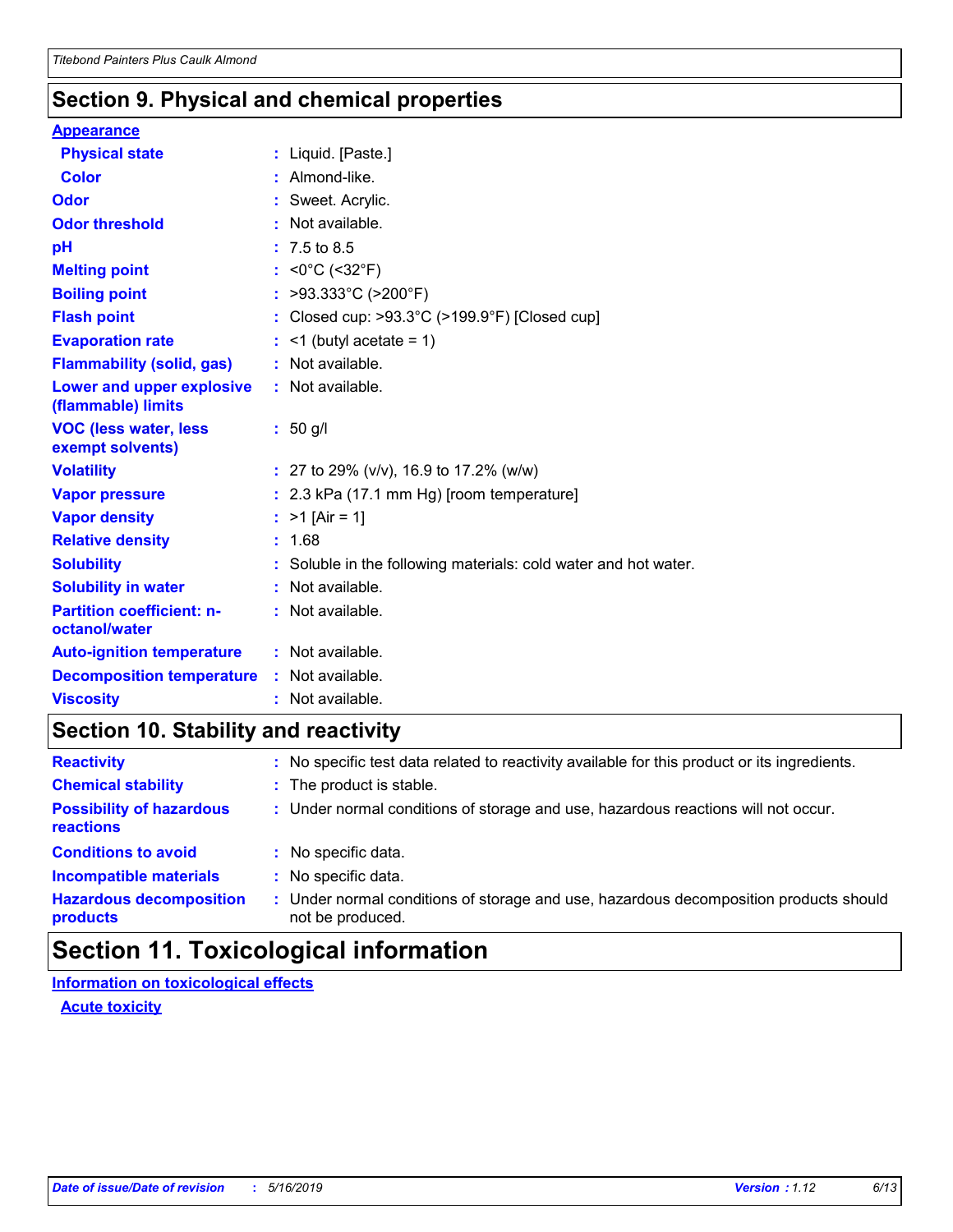# **Section 11. Toxicological information**

| <b>Product/ingredient name</b> | <b>Result</b>                | <b>Species</b> | <b>Dose</b>             | <b>Exposure</b> |
|--------------------------------|------------------------------|----------------|-------------------------|-----------------|
| <b>ethanediol</b>              | <b>LC50 Inhalation Vapor</b> | Rat            | 10.92 mg/l              | 4 hours         |
|                                | LD50 Oral                    | Rat            | 4700 mg/kg              |                 |
| acetaldehyde                   | LC50 Inhalation Gas.         | Rat            | 13300 ppm               | 4 hours         |
|                                | LD50 Dermal                  | Rabbit         | 3540 mg/kg              |                 |
|                                | LD50 Oral                    | Rat            | 661 mg/kg               |                 |
| vinyl acetate                  | <b>LC50 Inhalation Vapor</b> | Rat            | 11400 mg/m <sup>3</sup> | l4 hours        |
|                                | LD50 Dermal                  | Rabbit         | 2335 mg/kg              |                 |
|                                | LD50 Oral                    | Rat            | 2900 mg/kg              |                 |

#### **Irritation/Corrosion**

| <b>Product/ingredient name</b> | <b>Result</b>            | <b>Species</b> | <b>Score</b> | <b>Exposure</b>    | <b>Observation</b>       |
|--------------------------------|--------------------------|----------------|--------------|--------------------|--------------------------|
| ethanediol                     | Eyes - Mild irritant     | Rabbit         |              | 24 hours 500       |                          |
|                                | Eyes - Mild irritant     | Rabbit         |              | mq<br>hours 100    | $\overline{\phantom{a}}$ |
|                                | Eyes - Moderate irritant | Rabbit         |              | mq<br>6 hours 1440 |                          |
|                                | Skin - Mild irritant     | Rabbit         |              | mg<br>555 mg       |                          |
| acetaldehyde                   | Eyes - Severe irritant   | Rabbit         |              | 40 mg              | $\overline{\phantom{0}}$ |
|                                | Skin - Mild irritant     | Rabbit         |              | 500 mg             | $\overline{\phantom{0}}$ |

#### **Conclusion/Summary**

**Skin :** Prolonged or repeated contact can defat the skin and lead to irritation, cracking and/or dermatitis.

**Eyes :** This product may irritate eyes upon contact.

**Respiratory :** May cause respiratory irritation.

#### **Sensitization**

Not available.

#### **Conclusion/Summary**

### **Skin :** May cause allergic reactions in certain individuals.

**Mutagenicity**

Not available.

#### **Carcinogenicity**

Not available.

#### **Classification**

| <b>Product/ingredient name</b>  | <b>OSHA</b> |          | <b>NTP</b>                                       |
|---------------------------------|-------------|----------|--------------------------------------------------|
| acetaldehyde<br>l vinvl acetate |             | 2Β<br>2B | Reasonably anticipated to be a human carcinogen. |

#### **Reproductive toxicity**

Not available.

#### **Teratogenicity**

Not available.

#### **Specific target organ toxicity (single exposure)**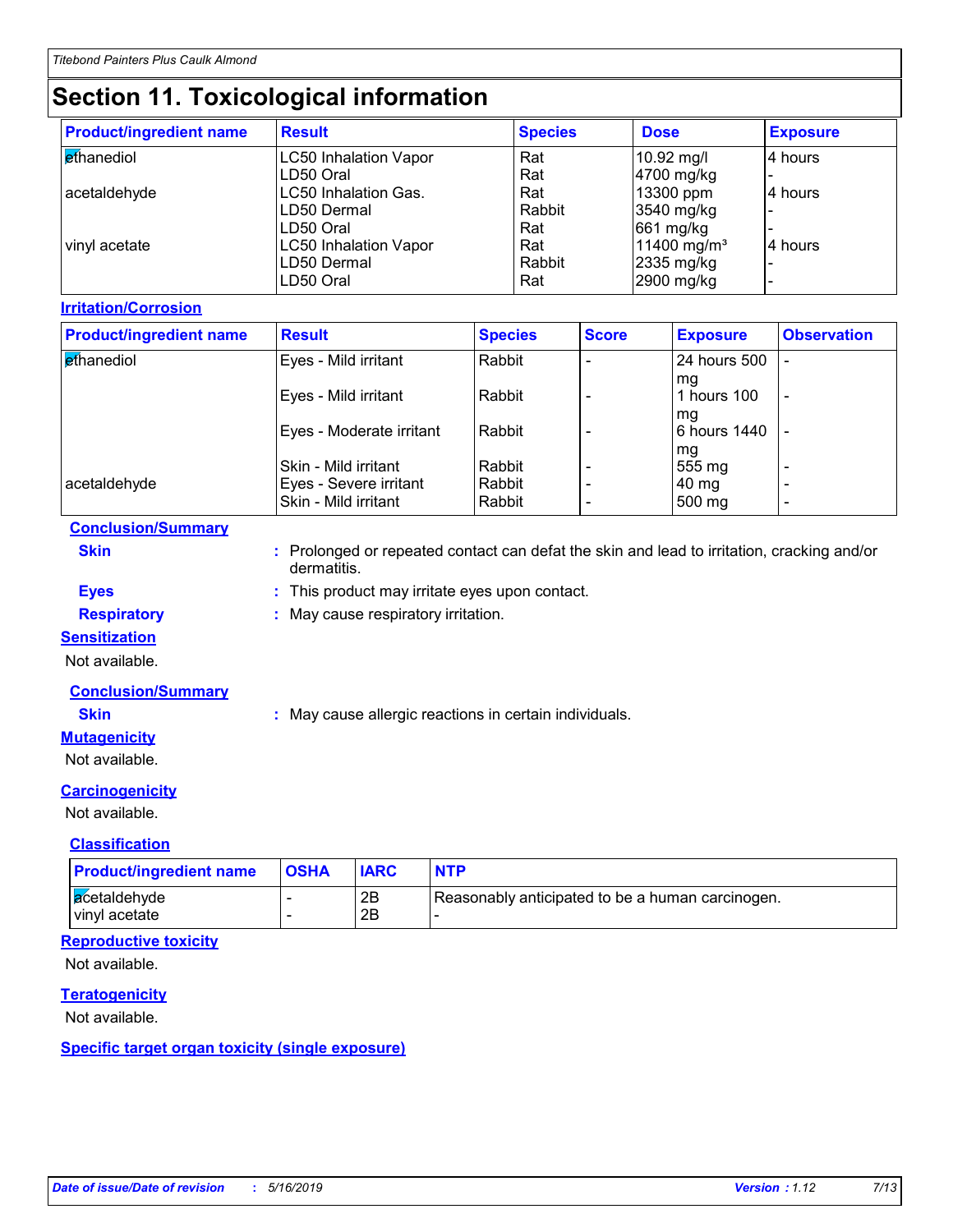# **Section 11. Toxicological information**

| <b>Name</b>                                                                              |  |                                                                                                           | <b>Category</b> | <b>Route of</b><br>exposure | <b>Target organs</b>                                         |  |  |
|------------------------------------------------------------------------------------------|--|-----------------------------------------------------------------------------------------------------------|-----------------|-----------------------------|--------------------------------------------------------------|--|--|
| ethanediol                                                                               |  |                                                                                                           | Category 1      | oral                        | blood, central<br>nervous system<br>(CNS), kidneys,<br>liver |  |  |
| <b>Specific target organ toxicity (repeated exposure)</b>                                |  |                                                                                                           |                 |                             |                                                              |  |  |
| <b>Name</b>                                                                              |  |                                                                                                           | <b>Category</b> | <b>Route of</b><br>exposure | <b>Target organs</b>                                         |  |  |
| ethanediol                                                                               |  |                                                                                                           | Category 2      | oral                        | kidneys                                                      |  |  |
| <b>Aspiration hazard</b><br>Not available.                                               |  |                                                                                                           |                 |                             |                                                              |  |  |
| <b>Information on the likely</b><br>routes of exposure                                   |  | : Routes of entry anticipated: Oral, Dermal, Inhalation.                                                  |                 |                             |                                                              |  |  |
| <b>Potential acute health effects</b>                                                    |  |                                                                                                           |                 |                             |                                                              |  |  |
| <b>Eye contact</b>                                                                       |  | This product may irritate eyes upon contact.                                                              |                 |                             |                                                              |  |  |
| <b>Inhalation</b>                                                                        |  | No known significant effects or critical hazards.                                                         |                 |                             |                                                              |  |  |
| <b>Skin contact</b>                                                                      |  | Defatting to the skin. May cause skin dryness and irritation.                                             |                 |                             |                                                              |  |  |
| <b>Ingestion</b>                                                                         |  | : No known significant effects or critical hazards.                                                       |                 |                             |                                                              |  |  |
| <b>Symptoms related to the physical, chemical and toxicological characteristics</b>      |  |                                                                                                           |                 |                             |                                                              |  |  |
| <b>Eye contact</b>                                                                       |  | : No specific data.                                                                                       |                 |                             |                                                              |  |  |
| <b>Inhalation</b>                                                                        |  | : No specific data.                                                                                       |                 |                             |                                                              |  |  |
| <b>Skin contact</b>                                                                      |  | : Adverse symptoms may include the following:<br>irritation<br>dryness<br>cracking                        |                 |                             |                                                              |  |  |
| <b>Ingestion</b>                                                                         |  | : No specific data.                                                                                       |                 |                             |                                                              |  |  |
| Delayed and immediate effects and also chronic effects from short and long term exposure |  |                                                                                                           |                 |                             |                                                              |  |  |
| <b>Short term exposure</b>                                                               |  |                                                                                                           |                 |                             |                                                              |  |  |
| <b>Potential immediate</b><br>effects                                                    |  | : Not available.                                                                                          |                 |                             |                                                              |  |  |
| <b>Potential delayed effects</b>                                                         |  | : Not available.                                                                                          |                 |                             |                                                              |  |  |
| <b>Long term exposure</b><br><b>Potential immediate</b><br>effects                       |  | : Not available.                                                                                          |                 |                             |                                                              |  |  |
| <b>Potential delayed effects</b>                                                         |  | : Not available.                                                                                          |                 |                             |                                                              |  |  |
| <b>Potential chronic health effects</b>                                                  |  |                                                                                                           |                 |                             |                                                              |  |  |
| Not available.                                                                           |  |                                                                                                           |                 |                             |                                                              |  |  |
| <b>Conclusion/Summary</b>                                                                |  | : May cause allergic reactions in certain individuals.                                                    |                 |                             |                                                              |  |  |
| <b>General</b>                                                                           |  | : Prolonged or repeated contact can defat the skin and lead to irritation, cracking and/or<br>dermatitis. |                 |                             |                                                              |  |  |
| <b>Carcinogenicity</b>                                                                   |  | May cause cancer if inhaled. Risk of cancer depends on duration and level of exposure.                    |                 |                             |                                                              |  |  |
| <b>Mutagenicity</b>                                                                      |  | No known significant effects or critical hazards.                                                         |                 |                             |                                                              |  |  |
| <b>Teratogenicity</b>                                                                    |  | No known significant effects or critical hazards.                                                         |                 |                             |                                                              |  |  |
| <b>Developmental effects</b>                                                             |  | No known significant effects or critical hazards.                                                         |                 |                             |                                                              |  |  |
| <b>Fertility effects</b>                                                                 |  | No known significant effects or critical hazards.                                                         |                 |                             |                                                              |  |  |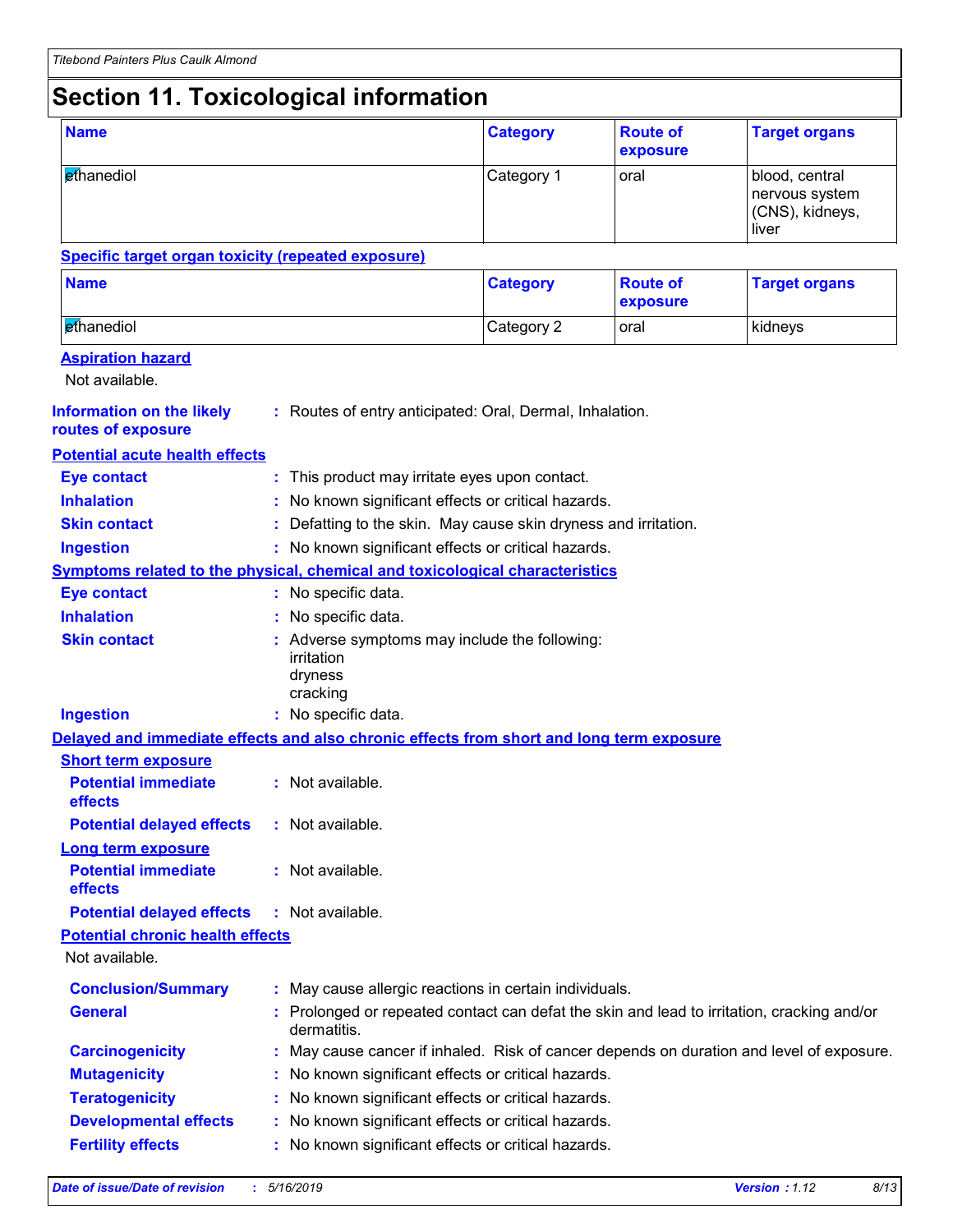# **Section 11. Toxicological information**

#### **Numerical measures of toxicity**

**Acute toxicity estimates**

Not available.

# **Section 12. Ecological information**

#### **Toxicity**

| <b>Product/ingredient name</b> | <b>Result</b>                        | <b>Species</b>                                | <b>Exposure</b> |
|--------------------------------|--------------------------------------|-----------------------------------------------|-----------------|
| ethanediol                     | Acute EC50 10940 mg/l                | Algae - Selenastrum                           | 96 hours        |
|                                |                                      | capriocornutum                                |                 |
|                                | Acute LC50 6900000 µg/l Fresh water  | Crustaceans - Ceriodaphnia<br>dubia - Neonate | 48 hours        |
|                                | Acute LC50 41000 mg/l Fresh water    | Daphnia - Daphnia magna -<br>Neonate          | 48 hours        |
|                                | Acute LC50 8050000 µg/l Fresh water  | Fish - Pimephales promelas                    | 96 hours        |
|                                | Chronic NOEC 10000 mg/l              | Algae - Selenastrum                           | 96 hours        |
|                                |                                      | capriocornutum                                |                 |
| acetaldehyde                   | Acute EC50 236600 µg/l Fresh water   | Algae - Navicula seminulum                    | 96 hours        |
|                                | Acute EC50 48250 µg/l Fresh water    | Daphnia - Daphnia magna -<br>l Larvae         | 48 hours        |
|                                | Acute LC50 >100000 µg/l Marine water | Crustaceans - Crangon crangon -<br>Adult      | 48 hours        |
|                                | Acute LC50 30800 µg/l Fresh water    | Fish - Pimephales promelas                    | 96 hours        |
| vinyl acetate                  | Acute EC50 8.81 mg/l                 | Algae - Pseudokirchnerella<br>subcapitata     | 96 hours        |
|                                | Acute EC50 12.6 mg/l                 | Daphnia                                       | 48 hours        |
|                                | Acute LC50 10000 to 100000 µg/l      | Crustaceans - Crangon crangon -               | 48 hours        |
|                                | Marine water                         | Larvae                                        |                 |
|                                | Acute LC50 14000 µg/l Fresh water    | Fish - Pimephales promelas                    | 96 hours        |
|                                | Chronic NOEC 1.58 mg/l               | Algae - Pseudokirchnerella<br>subcapitata     | 96 hours        |

#### **Persistence and degradability**

| <b>Product/ingredient name</b> | <b>Aquatic half-life</b> | <b>Photolysis</b> | Biodegradability |
|--------------------------------|--------------------------|-------------------|------------------|
| ethanediol                     |                          |                   | Readily          |
| vinyl acetate                  |                          |                   | Readily          |

#### **Bioaccumulative potential**

| <b>Product/ingredient name</b> | $\mathsf{LogP}_\mathsf{ow}$ | <b>BCF</b> | <b>Potential</b> |
|--------------------------------|-----------------------------|------------|------------------|
| ethanediol<br>acetaldehyde     | $-1.36$<br>0.45             | 10         | low<br>low       |
| vinyl acetate                  | 0.73                        | 3.16       | low              |

**Mobility in soil**

**:** Not available.

**coefficient (KOC)**

**Soil/water partition** 

**Other adverse effects** : No known significant effects or critical hazards.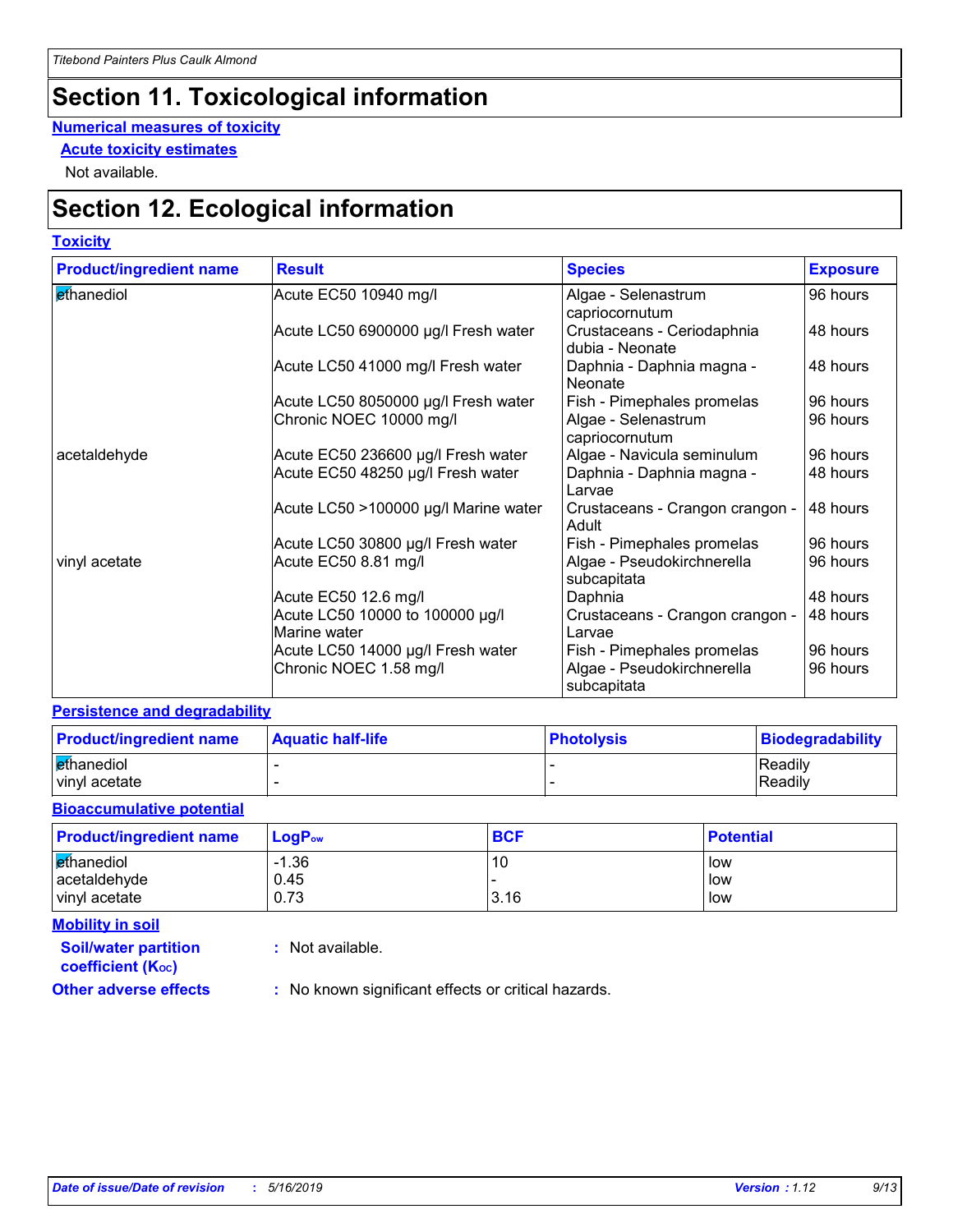# **Section 13. Disposal considerations**

#### **Disposal methods :**

The generation of waste should be avoided or minimized wherever possible. Disposal of this product, solutions and any by-products should at all times comply with the requirements of environmental protection and waste disposal legislation and any regional local authority requirements. Dispose of surplus and non-recyclable products via a licensed waste disposal contractor. Waste should not be disposed of untreated to the sewer unless fully compliant with the requirements of all authorities with jurisdiction. Waste packaging should be recycled. Incineration or landfill should only be considered when recycling is not feasible. This material and its container must be disposed of in a safe way. Care should be taken when handling emptied containers that have not been cleaned or rinsed out. Empty containers or liners may retain some product residues. Avoid dispersal of spilled material and runoff and contact with soil, waterways, drains and sewers.

### **Section 14. Transport information**

|                                      | <b>DOT</b><br><b>Classification</b> | <b>TDG</b><br><b>Classification</b> | <b>Mexico</b><br><b>Classification</b> | <b>ADR/RID</b>           | <b>IMDG</b>     | <b>IATA</b>              |
|--------------------------------------|-------------------------------------|-------------------------------------|----------------------------------------|--------------------------|-----------------|--------------------------|
| <b>UN number</b>                     | Not regulated.                      | Not regulated.                      | Not regulated.                         | Not regulated.           | Not regulated.  | Not regulated.           |
| <b>UN proper</b><br>shipping name    |                                     |                                     |                                        |                          |                 |                          |
| <b>Transport</b><br>hazard class(es) | $\overline{\phantom{0}}$            | $\overline{\phantom{0}}$            | $\overline{\phantom{a}}$               | $\overline{\phantom{a}}$ | $\qquad \qquad$ | $\overline{\phantom{0}}$ |
| <b>Packing group</b>                 | $\qquad \qquad \blacksquare$        |                                     |                                        |                          |                 |                          |
| <b>Environmental</b><br>hazards      | No.                                 | No.                                 | No.                                    | No.                      | No.             | No.                      |

### **Section 15. Regulatory information**

#### **U.S. Federal regulations**

#### **SARA 302/304**

**Composition/information on ingredients**

|                                               |                           |                                                       | <b>SARA 302 TPQ</b> |           | <b>SARA 304 RQ</b> |           |
|-----------------------------------------------|---------------------------|-------------------------------------------------------|---------------------|-----------|--------------------|-----------|
| <b>Name</b>                                   | $\frac{9}{6}$             |                                                       | <b>EHS</b><br>(lbs) | (gallons) | (lbs)              | (gallons) |
| <b>Vinyl</b> acetate                          | 1≥                        | Yes.                                                  | 1000                | 129       | 5000               | 644.8     |
| <b>SARA 304 RQ</b>                            |                           | : 909090.9 lbs / 412727.3 kg [64899.4 gal / 245671 L] |                     |           |                    |           |
| <b>SARA 311/312</b>                           |                           |                                                       |                     |           |                    |           |
| <b>Classification</b>                         | HNOC - Defatting irritant | : CARCINOGENICITY - Category 1A                       |                     |           |                    |           |
| <b>Composition/information on ingredients</b> |                           |                                                       |                     |           |                    |           |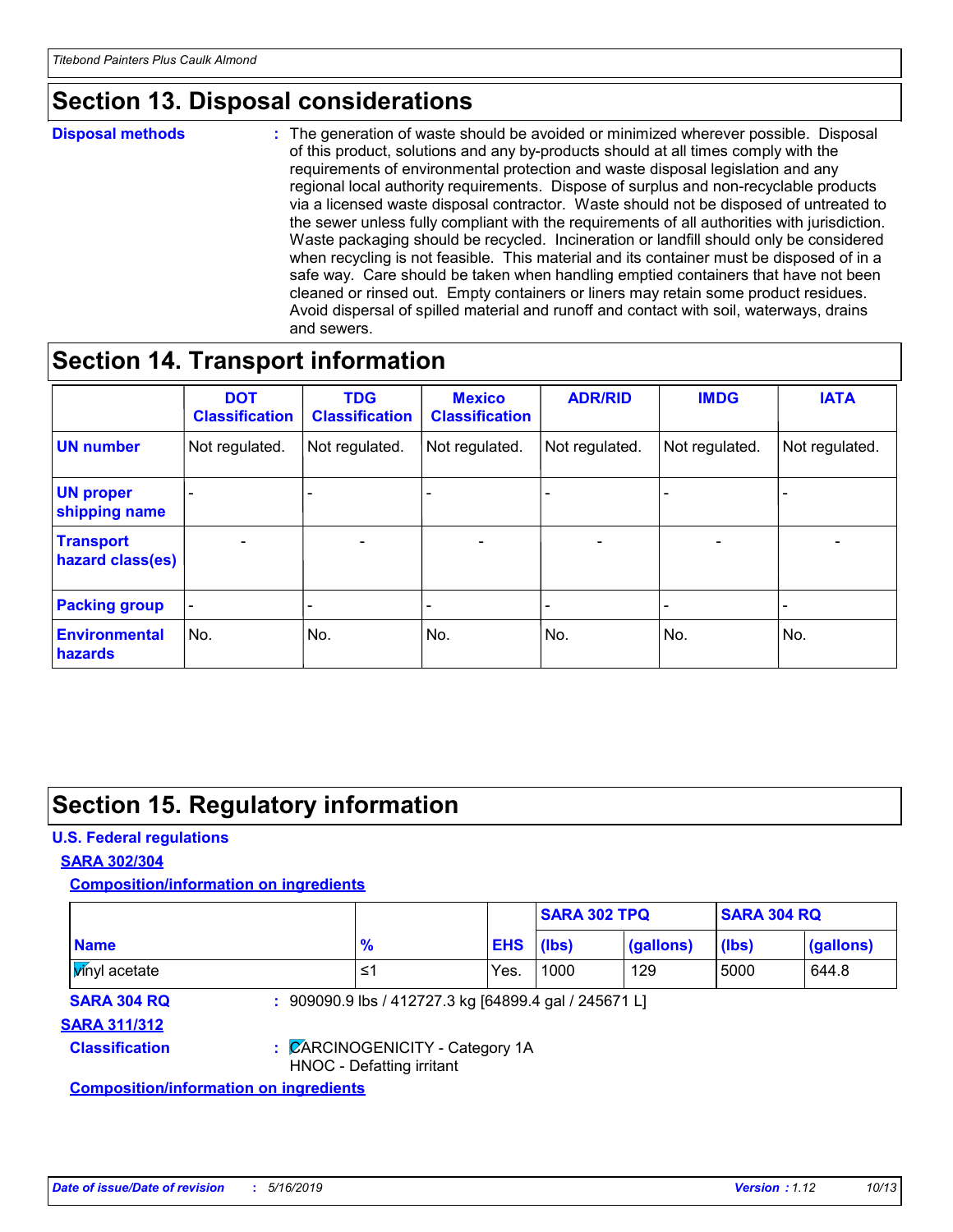# **Section 15. Regulatory information**

| <b>Name</b>       | $\frac{9}{6}$ | <b>Classification</b>                              |
|-------------------|---------------|----------------------------------------------------|
| <b>ethanediol</b> | $\leq$ 3      | ACUTE TOXICITY (oral) - Category 4                 |
|                   |               | <b>SKIN IRRITATION - Category 2</b>                |
|                   |               | <b>EYE IRRITATION - Category 2B</b>                |
|                   |               | SPECIFIC TARGET ORGAN TOXICITY (SINGLE EXPOSURE) - |
|                   |               | Category 1                                         |
|                   |               | SPECIFIC TARGET ORGAN TOXICITY (REPEATED           |
|                   |               | <b>EXPOSURE) - Category 2</b>                      |
| acetaldehyde      | ≤1            | <b>FLAMMABLE LIQUIDS - Category 1</b>              |
|                   |               | <b>ACUTE TOXICITY (oral) - Category 4</b>          |
|                   |               | <b>ACUTE TOXICITY (inhalation) - Category 4</b>    |
|                   |               | <b>EYE IRRITATION - Category 2A</b>                |
|                   |               | <b>CARCINOGENICITY - Category 2</b>                |
| vinyl acetate     | ≤1            | <b>FLAMMABLE LIQUIDS - Category 2</b>              |
|                   |               | <b>CARCINOGENICITY - Category 2</b>                |

#### **SARA 313**

|                                           | <b>Product name</b>                                         | <b>CAS number</b>                           | $\frac{9}{6}$   |
|-------------------------------------------|-------------------------------------------------------------|---------------------------------------------|-----------------|
| <b>Form R - Reporting</b><br>requirements | l <mark>e</mark> thanediol<br>acetaldehyde<br>vinyl acetate | $107 - 21 - 1$<br>75-07-0<br>$108 - 05 - 4$ | צ≥ا<br>≤1<br>≤1 |
| <b>Supplier notification</b>              | l ethanediol<br>acetaldehyde<br>vinyl acetate               | $107 - 21 - 1$<br>75-07-0<br>$108 - 05 - 4$ | צ≥ا<br>≤1<br>≤1 |

SARA 313 notifications must not be detached from the SDS and any copying and redistribution of the SDS shall include copying and redistribution of the notice attached to copies of the SDS subsequently redistributed.

#### **State regulations**

| <b>Massachusetts</b> | : The following components are listed: ETHYLENE GLYCOL; 1,2-DIHYDROXYETHANE                                                                                  |
|----------------------|--------------------------------------------------------------------------------------------------------------------------------------------------------------|
| <b>New York</b>      | : The following components are listed: Ethylene glycol; Acetaldehyde; Ethanal; Vinyl<br>acetate                                                              |
| <b>New Jersey</b>    | : The following components are listed: ETHYLENE GLYCOL; 1,2-ETHANEDIOL;<br>ACETALDEHYDE; ACETIC ALDEHYDE; VINYL ACETATE; ACETIC ACID ETHENYL<br><b>ESTER</b> |
| Pennsylvania         | : The following components are listed: 1,2-ETHANEDIOL; ACETALDEHYDE; ACETIC<br><b>ACID ETHENYL ESTER</b>                                                     |
|                      |                                                                                                                                                              |

#### **California Prop. 65**

**A** WARNING: This product can expose you to chemicals including Acetaldehyde, which is known to the State of California to cause cancer, and Ethylene Glycol, which is known to the State of California to cause birth defects or other reproductive harm. For more information go to www.P65Warnings.ca.gov.

| <b>Ingredient name</b>                 | No significant risk<br>level | <b>Maximum</b><br>acceptable dosage<br><b>level</b> |
|----------------------------------------|------------------------------|-----------------------------------------------------|
| <b>Ethylene Glycol</b><br>acetaldehyde | Yes.                         | Yes.                                                |
|                                        |                              |                                                     |

**International regulations**

**Chemical Weapon Convention List Schedules I, II & III Chemicals**

Not listed.

#### **Montreal Protocol**

Not listed.

**Stockholm Convention on Persistent Organic Pollutants**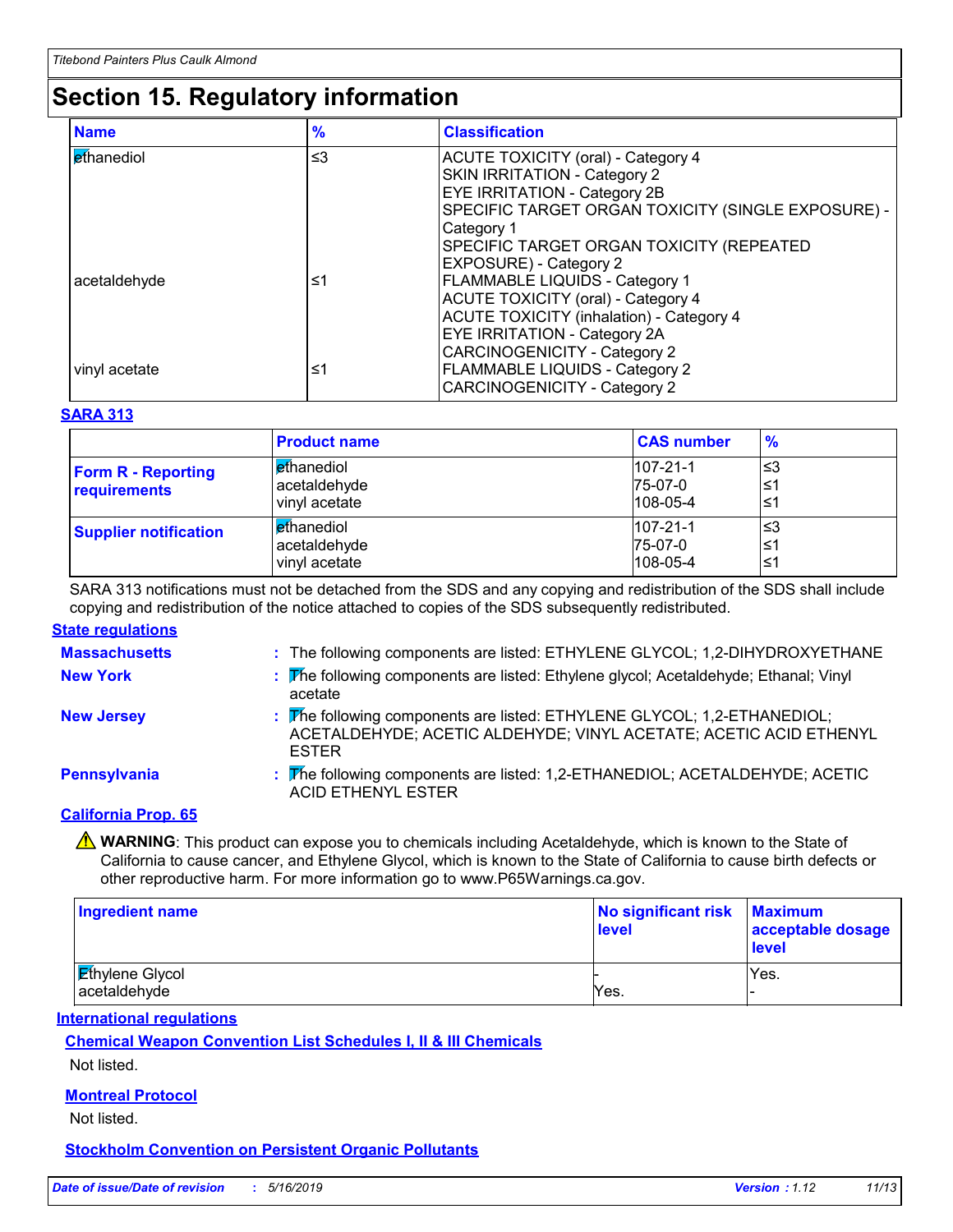# **Section 15. Regulatory information**

#### Not listed.

### **UNECE Aarhus Protocol on POPs and Heavy Metals**

Not listed.

#### **Inventory list**

**China :** All components are listed or exempted.

**United States TSCA 8(b) inventory**

**:** All components are active or exempted.

# **Section 16. Other information**

**Hazardous Material Information System (U.S.A.)**



**Caution: HMIS® ratings are based on a 0-4 rating scale, with 0 representing minimal hazards or risks, and 4 representing significant hazards or risks. Although HMIS® ratings and the associated label are not required on SDSs or products leaving a facility under 29 CFR 1910.1200, the preparer may choose to provide them. HMIS® ratings are to be used with a fully implemented HMIS® program. HMIS® is a registered trademark and service mark of the American Coatings Association, Inc.**

**The customer is responsible for determining the PPE code for this material. For more information on HMIS® Personal Protective Equipment (PPE) codes, consult the HMIS® Implementation Manual.**

#### **National Fire Protection Association (U.S.A.)**



**Reprinted with permission from NFPA 704-2001, Identification of the Hazards of Materials for Emergency Response Copyright ©1997, National Fire Protection Association, Quincy, MA 02269. This reprinted material is not the complete and official position of the National Fire Protection Association, on the referenced subject which is represented only by the standard in its entirety.**

**Copyright ©2001, National Fire Protection Association, Quincy, MA 02269. This warning system is intended to be interpreted and applied only by properly trained individuals to identify fire, health and reactivity hazards of chemicals. The user is referred to certain limited number of chemicals with recommended classifications in NFPA 49 and NFPA 325, which would be used as a guideline only. Whether the chemicals are classified by NFPA or not, anyone using the 704 systems to classify chemicals does so at their own risk.**

#### **Procedure used to derive the classification**

| <b>Classification</b><br><b>ZARCINOGENICITY - Category 1A</b> |             | <b>Justification</b><br>Expert judgment |  |
|---------------------------------------------------------------|-------------|-----------------------------------------|--|
|                                                               |             |                                         |  |
| Date of printing                                              | : 4/22/2022 |                                         |  |
| Date of issue/Date of<br>revision                             | : 5/16/2019 |                                         |  |
| Date of previous issue                                        | : 5/16/2019 |                                         |  |
| <b>Version</b>                                                | : 1.12      |                                         |  |